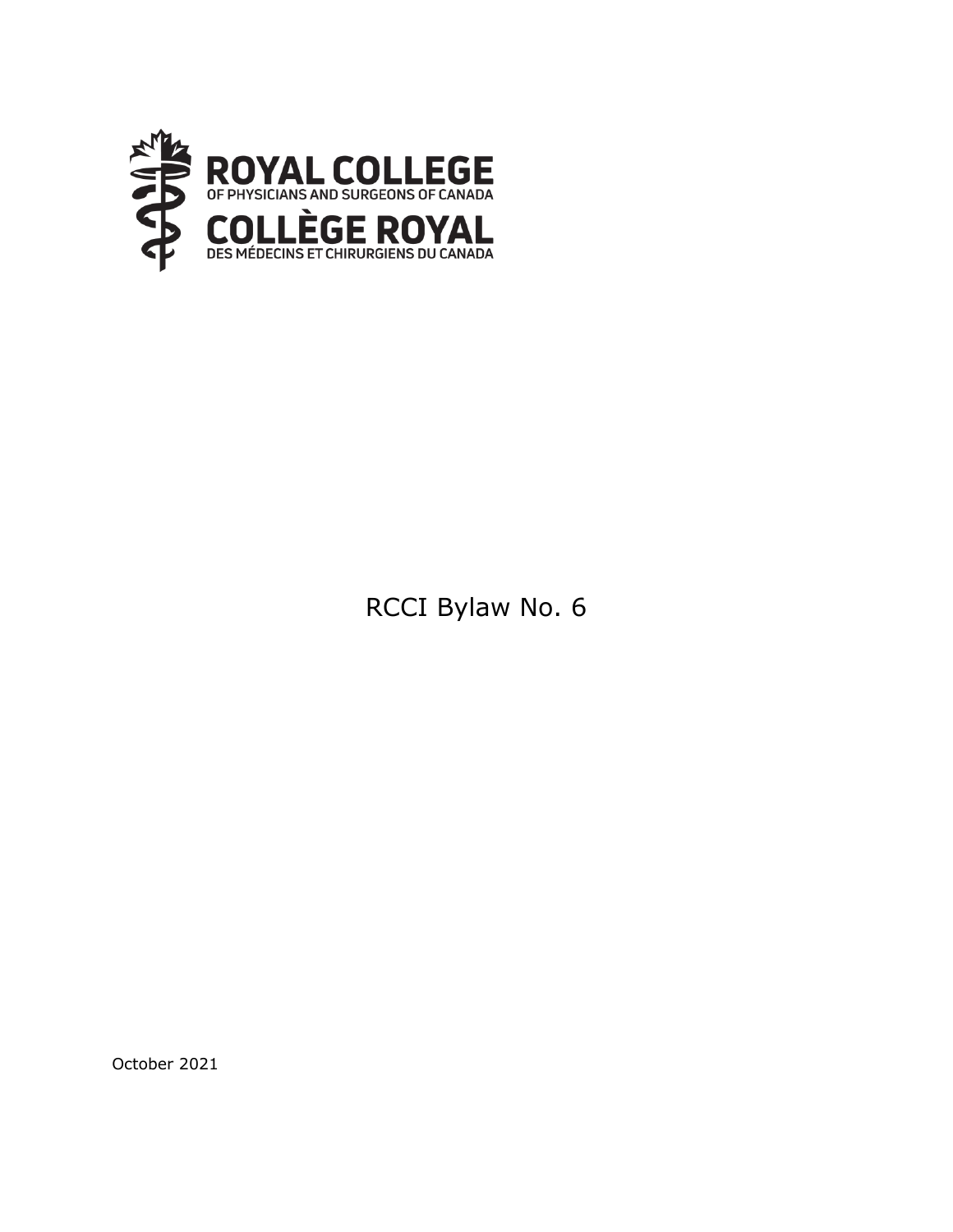#### **Table of Contents**

- Article 1 Interpretation
- Article 2 Registered Office
- Article 3 Membership
- Article 4 Members' Meetings
- Article 5 Board of Directors
- Article 6 Committees of the Board of Directors
- Article 7 Officers
- Article 8 Remuneration and Payment of Expenses
- Article 9 Indemnity and Insurance
- Article 10 Financial Matters
- Article 11 Public Accountant
- Article 12 Banking Arrangements
- Article 13 Borrowing Powers
- Article 14 Execution of Documents, et cetera
- Article 15 Method of Giving Notice
- Article 16 Repeal, Amendment or Enactment of Bylaws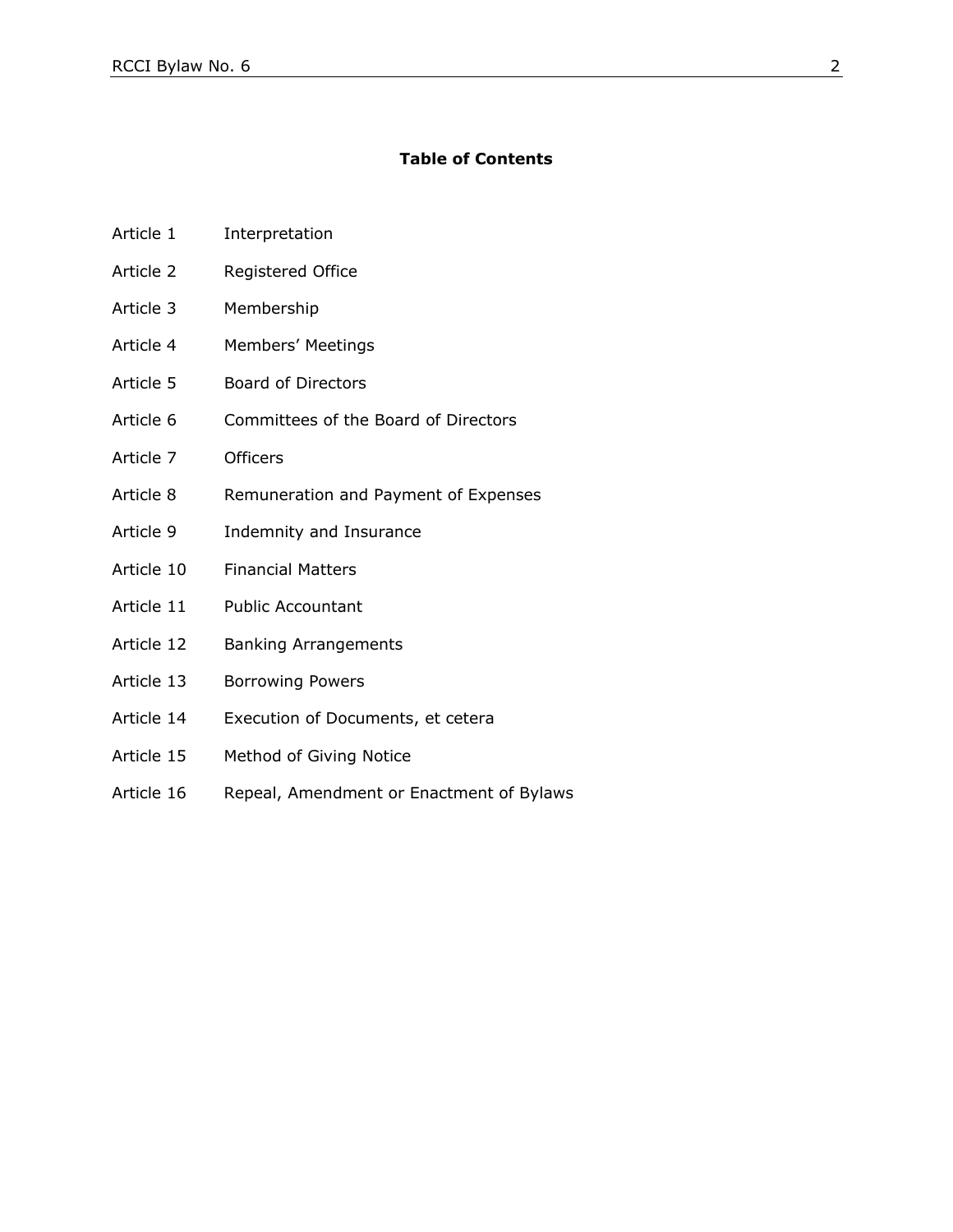BE IT ENACTED as a Bylaw of the RCCI as follows:

Bylaw No. 6

A Bylaw to regulate generally the business of RCCI.

## **Article 1 Interpretation**

- 1.1 "Act" means the *Canada Not-for-profit Corporations Act* S.C. 2009, c. 23 including the regulations made pursuant to the Act, and any statute or regulations that may be substituted, as amended from time to time.
- 1.2 "Articles" means the original or restated articles of incorporation or articles of amendment, amalgamation, continuance, reorganization, arrangement or revival of RCCI.
- 1.3 "Board" means the board of Directors of RCCI, and "Director" means a member of the Board.
- 1.4 "Bylaw" means this bylaw of RCCI.
- 1.5 "Officers" means the officers described in article 7.1.
- 1.6 "Old Bylaws" has the meaning ascribed thereto in article 16.2.
- 1.7 "RCCI" means ROYAL COLLEGE CANADA INTERNATIONAL (RCCI) / COLLÈGE ROYAL DU CANADA INTERNATIONAL (CRCI).
- 1.8 "Royal College" means THE ROYAL COLLEGE OF PHYSICIANS AND SURGEONS OF CANADA - LE COLLÈGE ROYAL DES MÉDECINS ET CHIRURGIENS DU CANADA*.*
- 1.9 In this Bylaw and all other bylaws and in all regulations of RCCI, the singular shall include the plural and the plural the singular, words in one gender include all genders, and "person" includes an individual, body corporate, partnership, trust and unincorporated organization.
- 1.10 The insertion of headings in this Bylaw is for convenience only and shall not affect the construction or interpretation thereof.
- 1.11 The invalidity or unenforceability of any provision of this Bylaw shall not affect the validity or enforceability of the remaining provisions of this Bylaw.

## **Article 2 Registered Office**

2.1 Registered Office - The registered office of RCCI shall be in the City of Ottawa, in the Province of Ontario as the Board may from time to time by resolution decide.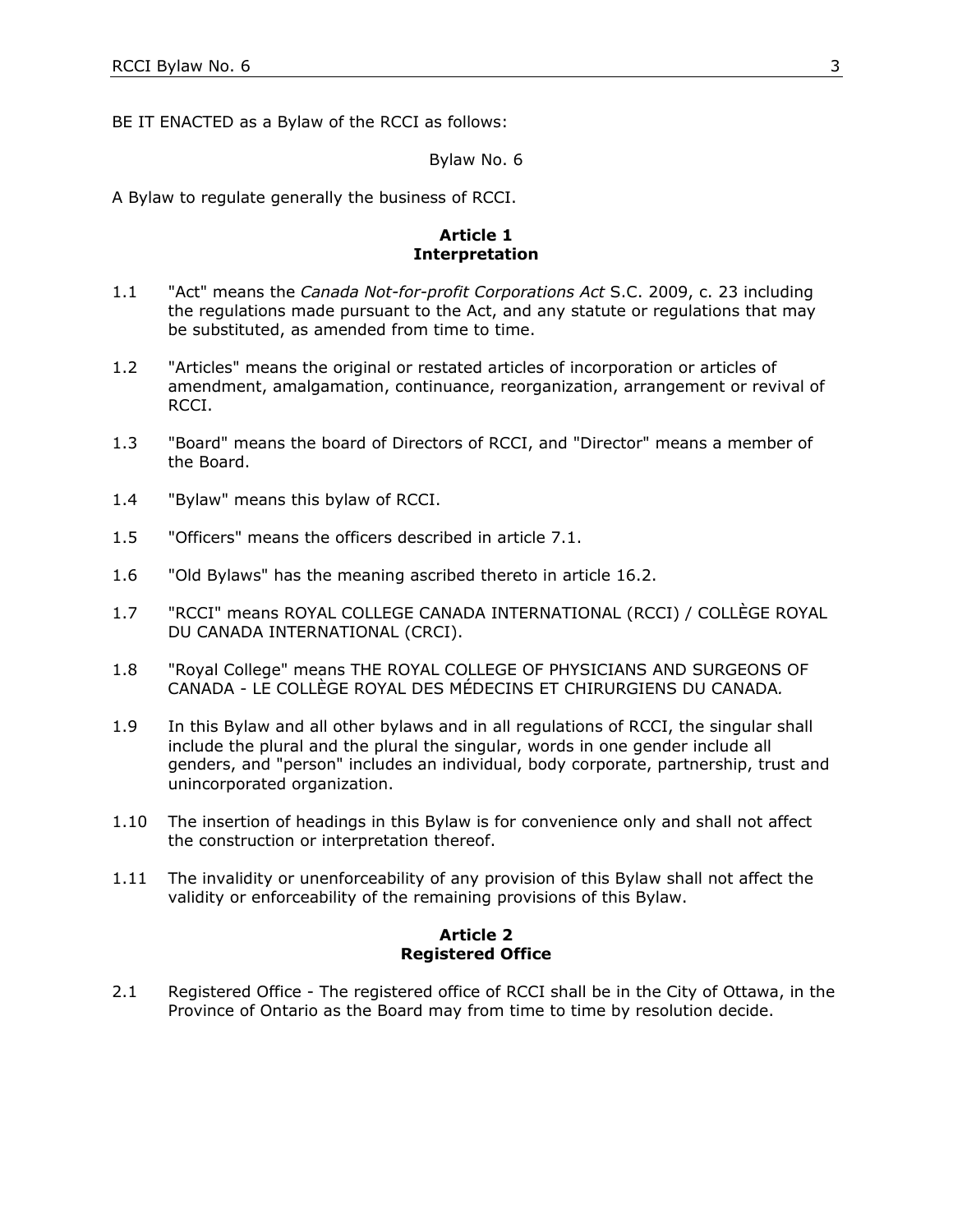## **Article 3 Membership**

- 3.1 Membership There shall be one class of members in RCCI. Membership in RCCI shall consist of the Councillors of the Royal College from time to time. Each member shall be entitled to receive notice of, to attend and to vote on each matter which properly comes before the members at each meeting of the members of RCCI.
- 3.2 Transferability The interest of a member in RCCI is not, directly or indirectly, transferrable.
- 3.3 Termination A membership in RCCI is terminated when:
	- 3.3.1 the member dies;
	- 3.3.2 the member delivers a written resignation to RCCI;
	- 3.3.3 the member is expelled or their membership is otherwise terminated in accordance with article 3.4;
	- 3.3.4 the member's term on the Council of the Royal College expires; or
	- 3.3.5 RCCI is liquidated and dissolved under the Act.
- 3.4 Discipline Any member may be removed as a member by a vote of at least twothirds (2/3) of the members at a meeting of the members, provided that such member shall be granted an opportunity to be heard at such meeting.
- 3.5 Membership Fees There shall be no membership fees.

#### **Article 4 Members' Meetings**

- 4.1 Place of Meetings or Virtual Meetings Meetings of the members may be held at any place within Canada as determined by the Board. The Board may also determine that the meeting shall be held entirely by a telephonic, electronic or other communication facility, that permits all members participating in such meeting to communicate with one another during the meeting.
- 4.2 Annual Meetings The annual meeting of the members will be held on the date and at the time determined by the Board, but in any case, not: (i) more than fifteen (15) months after the holding of the last preceding annual meeting; and (ii) later than six (6) months after the end of RCCI's preceding financial year. At every annual meeting, in addition to any other business that may be transacted, the members shall:
	- 4.2.1 review and consider the financial statements, the report of the public accountant and any other reports to be placed before the members at the annual meeting;
	- 4.2.2 elect Directors nominated pursuant to article 5.1;
	- 4.2.3 appoint the Chair of the Board pursuant to article 7.4; and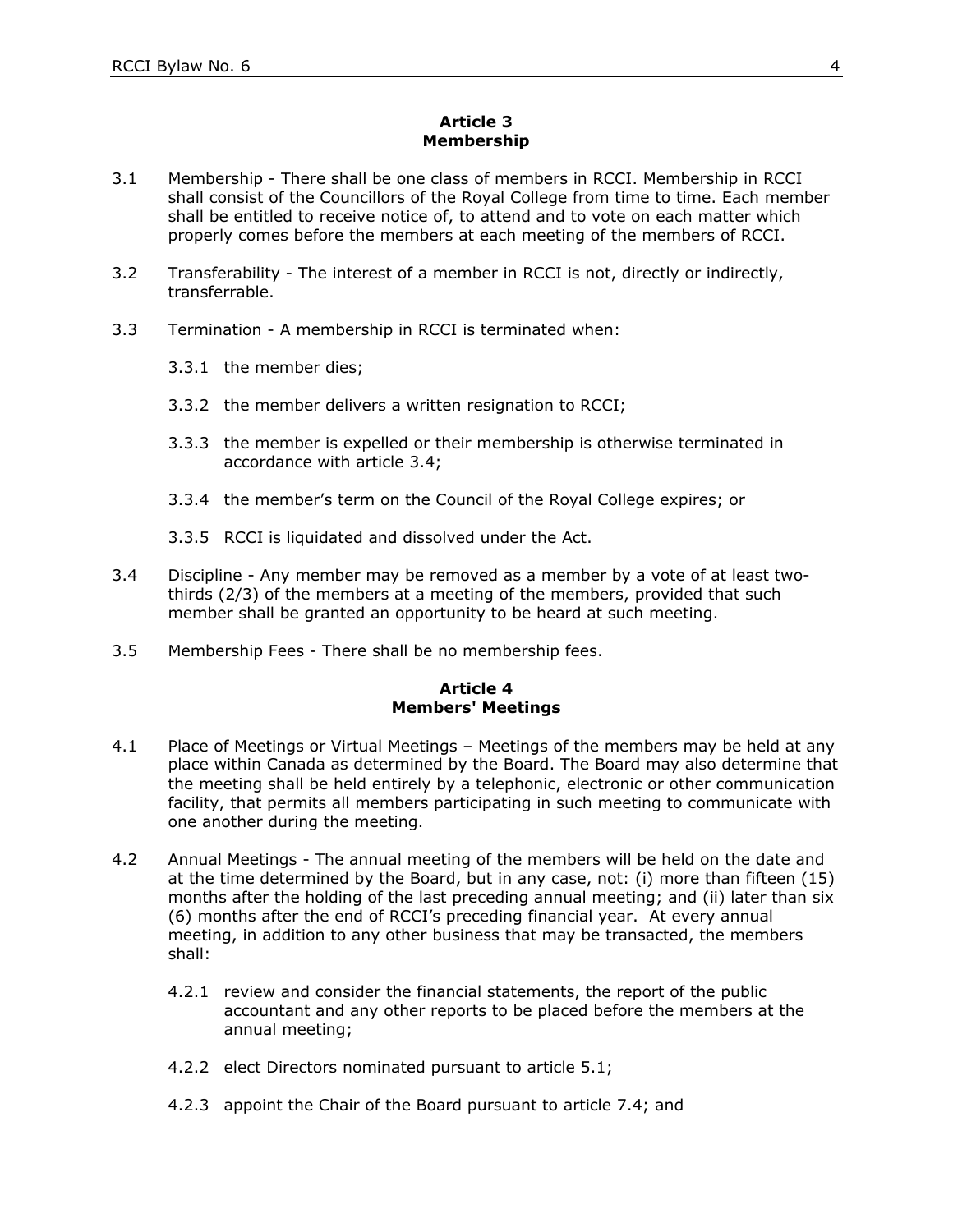- 4.2.3 appoint the public accountant.
- 4.3 Special Meetings A special meeting of the members may be held at such time and place as the Board may from time to time determine. The Board may also determine that the meeting shall be held entirely by a telephonic, electronic or other communication facility, that permits all members participating in such meeting to communicate with one another during the meeting. The Board shall also call a special meeting of the members on the written requisition of at least five per cent (5%) of the members for the purposes stated in the requisition.
- 4.4 Notice of Meetings Notice of the time and place of an in-person meeting or of a virtual meeting of the members shall be given to the members by the following means:
	- 4.4.1 by mail, courier or personal delivery during a period of twenty-one (21) to sixty (60) days before the day on which the meeting is to be held; or
	- 4.4.2 by telephonic, electronic or other communication facility during a period of twenty-one (21) to thirty-five (35) days before the day on which the meeting is to be held.
- 4.5 Notice of Annual Meetings Notice of any annual meeting shall include a statement informing the members that the comparative financial statements, report of the public accountant, and any other documents required by the Act, are available at the registered office of RCCI and that the members may, upon request, obtain a copy of those financial statements and other documents free of charge at the registered office or by prepaid mail.
- 4.6 Notice of Special Business Notice of any meeting where special business will be transacted shall state the nature of that business in sufficient detail to permit the members to form a reasoned judgment on the business and state the text of any resolution to be submitted to the meeting, which resolution, pursuant to the Act, requires approval by a majority of not less than two-thirds (2/3) of the votes to be cast. For purposes of this article, all business transacted at a special meeting or annual meeting, except consideration of the financial statements, public accountant's report, election of Directors and re-appointment of the incumbent public accountant, is "special business".
- 4.7 Persons Entitled to be Present The only persons entitled to be present at a meeting of the members shall be the members, the Directors and the public accountant of RCCI and such other persons who are entitled or required under any provision of the Act or Bylaw to be present at the meeting. Any other person may be admitted only on the invitation of the chair of the meeting or by resolution of the members.
- 4.8 Quorum **-** A quorum at any meeting of the members shall be a majority of the members entitled to vote at the meeting. If a quorum is present at the opening of a meeting of members, the members present may proceed with the business of the meeting even if a quorum is not present throughout the meeting.
- 4.9 Method of Voting **-** At any meeting of the members, every question shall be determined on a show of hands or on a ballot or on the results of electronic voting unless a poll is (before or on the declaration of the result of the vote) demanded by a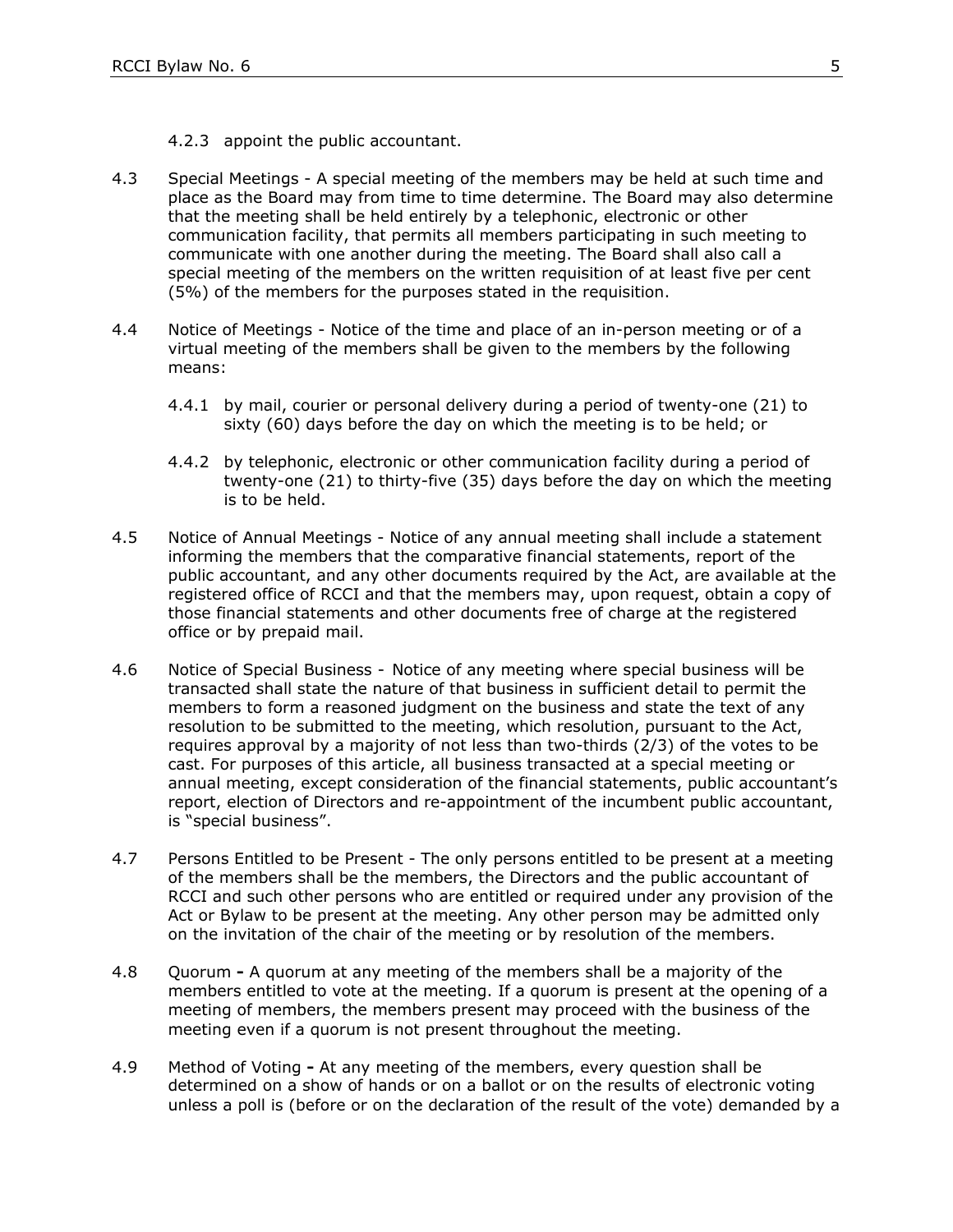member present at the meeting. A demand for a poll may be withdrawn. If a poll is demanded it shall be taken in such manner as the chair directs. Every question shall be determined by a majority of votes cast unless otherwise specifically provided by the Articles, Bylaw or the Act. In the event of a tie vote, the question shall be defeated. A declaration by the chair that a motion has been carried or carried unanimously or by a particular majority, or lost, and an entry to that effect in the books of the proceedings of RCCI shall be conclusive evidence of the fact, without proof of the number or proportion of the votes recorded in favour of or against that motion.

4.10 Participation by Electronic Means – Any member entitled to participate in a meeting of the members may do so by means of a telephonic, electronic or other communication facility that permits all persons participating in the meeting to communicate with one another, if RCCI makes available such a communication facility, and a member participating in such a meeting by such means is deemed to be present at the meeting. The chair shall ensure each particular meeting is handled in a secure fashion. Any member participating in and entitled to vote at such a meeting may vote, subject to the Act, by means of the telephonic, electronic or other communication facility that RCCI has made available for that purpose.

#### **Article 5 Board of Directors**

- 5.1 Number The Board shall be composed of not less than three (3) and not more than fifteen (15) Directors of whom generally, (a) at least two (2) shall not be Officers or employees of RCCI or its affiliates; and (b) at least two (2) shall be members of RCCI. The number of Directors shall be fixed by the members from time to time. Directors shall be individuals, at least eighteen (18) years of age who have the power under law to contract. Subject to the foregoing, the nominees to become Directors will be chosen by RCCI on the basis of their interest in RCCI, and their capacity to assist RCCI in fulfilling its purposes.
- 5.2 Term of Office A Director may be elected for a term of three (3) years in duration or until their successor is elected; and may be re-elected for one (1) additional three (3) year term or until their successor is elected, but no longer. Notwithstanding the foregoing, if appointed as an Officer, a Director may be eligible for re-election for an additional term of up to three (3) years or until their successor is elected, but no longer.
- 5.3 Removal from Office The office of a Director shall be deemed to be vacated upon the happening of any of the following events:
	- 5.3.1 upon the death of the Director;
	- 5.3.2 upon the Director being declared incapable by a court in Canada or in another country;
	- 5.3.3 upon the Director having the status of a bankrupt;
	- 5.3.4 upon the written resignation of the Director (with such resignation effective at the time the written resignation is sent to RCCI or at the time specified in the resignation, whichever is later);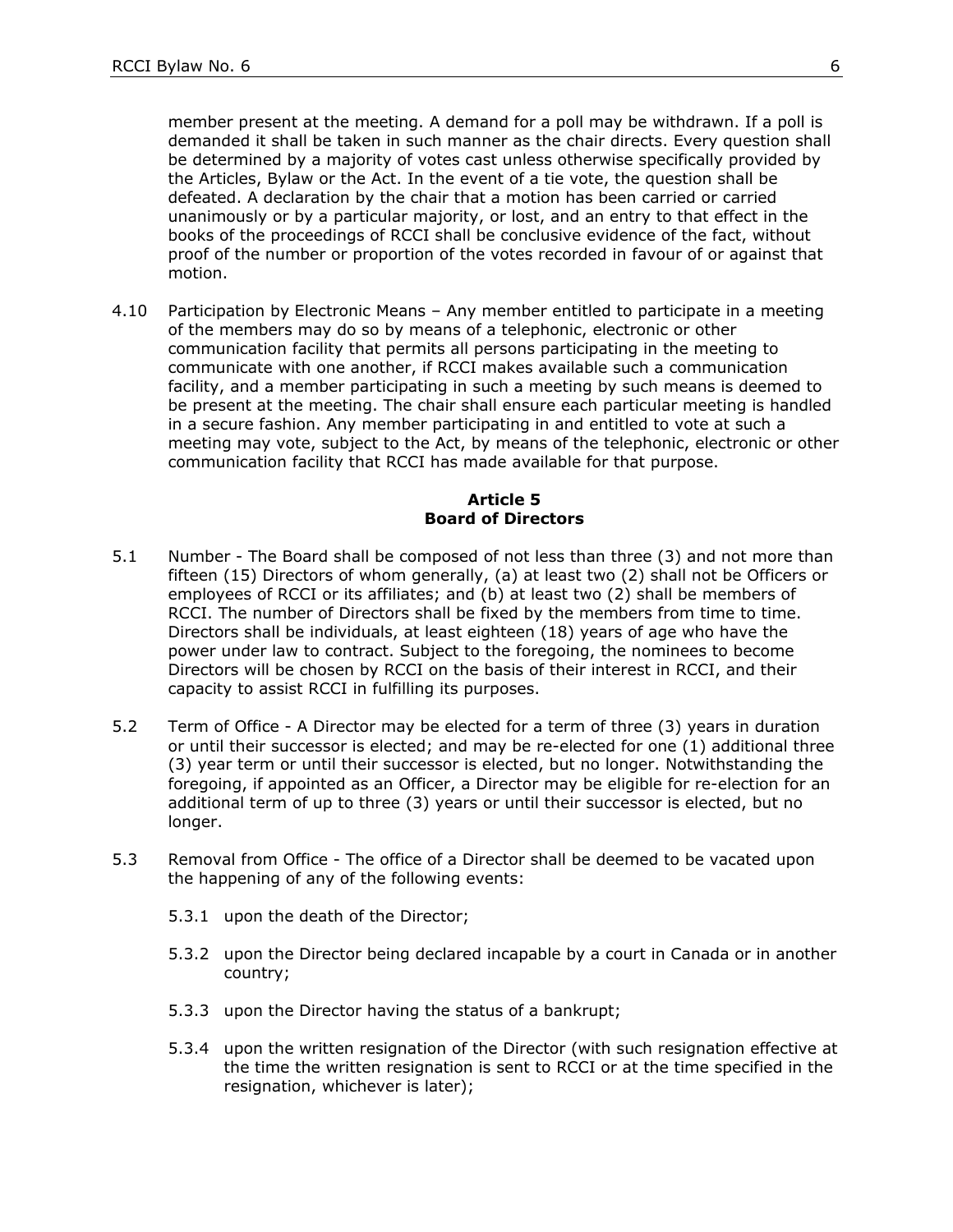- 5.3.5 upon a resolution of the members to remove the Director; or
- 5.3.6 upon the Director ceasing to satisfy any qualification for appointment set out in article 5.1, if applicable.
- 5.4 Vacancy Where any mid-term vacancy occurs in the Board, the remaining Directors shall have the power to fill the vacancy for the unexpired term of the Director who has vacated office, but not any vacancy due to an increase in the minimum or maximum number of Directors in the Articles, or a failure to elect the number or minimum number of Directors provided in the Articles.
- 5.5 Powers The Board shall manage or supervise the management of the activities and affairs of RCCI in all things and make or cause to be made for RCCI, in its name, any kind of contract which RCCI may lawfully enter into and, except as otherwise specifically provided herein, shall exercise all such other powers and do all such other acts and things as RCCI is by its Articles or otherwise authorized to exercise and do. The Board may delegate to the Officers or the Directors to such extent and in such manner as the Board may, by resolution, determine. Without restricting the generality of the foregoing, the Board shall have the power to authorize expenditures on behalf of RCCI from time to time.
- 5.6 Calling of Meetings Meetings of the Board may be called by the Chair of the Board (if one is appointed), the First Vice-Chair of the Board (if one is appointed), or any two (2) Directors at any time.
- 5.7 Notice of Meetings Forty-eight (48) hours written notice of meetings of the Board shall be given other than by mail, to each Director, provided that, if notice is given by mail, such notice shall be mailed at least fourteen (14) days prior to the meeting. The President and Chief Executive Officer of RCCI, and the President, President-Elect, Immediate-Past President and the Chief Executive Officer of the Royal College, shall each be entitled to receive notice of, to attend and be heard at all meetings of the Board, but shall not be counted for quorum or entitled to vote at Board meetings and nor shall any of them be Directors. A notice of a meeting of the Board shall not be required if all Directors are present and waive notice, and none object to the holding of the meeting, or if those absent have signified their consent to the meeting being held in their absence. Notice of an adjourned meeting is not required if the time and place of the adjourned meeting is announced at the original meeting. Unless the Bylaw otherwise provides, no notice of a meeting of the Board need specify the purpose or the business to be transacted at the meeting except that a notice of meeting of the Board shall specify any matter referred to in section 138(2) of the Act that is to be addressed at the meeting.
- 5.8 Quorum A majority of the number of Directors fixed from time to time shall constitute quorum at any meeting of the Board.
- 5.9 Votes to Govern At all meetings of the Board, every question shall be decided by a majority of the votes cast on the question. In case of an equality of votes, the question shall be defeated.
- 5.10 Meetings by Other Means Where all Directors have consented thereto, any Director may participate in a meeting of the Board by means of a telephonic, electronic or other communication facility that permits all persons participating in the meeting to communicate with each other, and a Director participating in a meeting pursuant to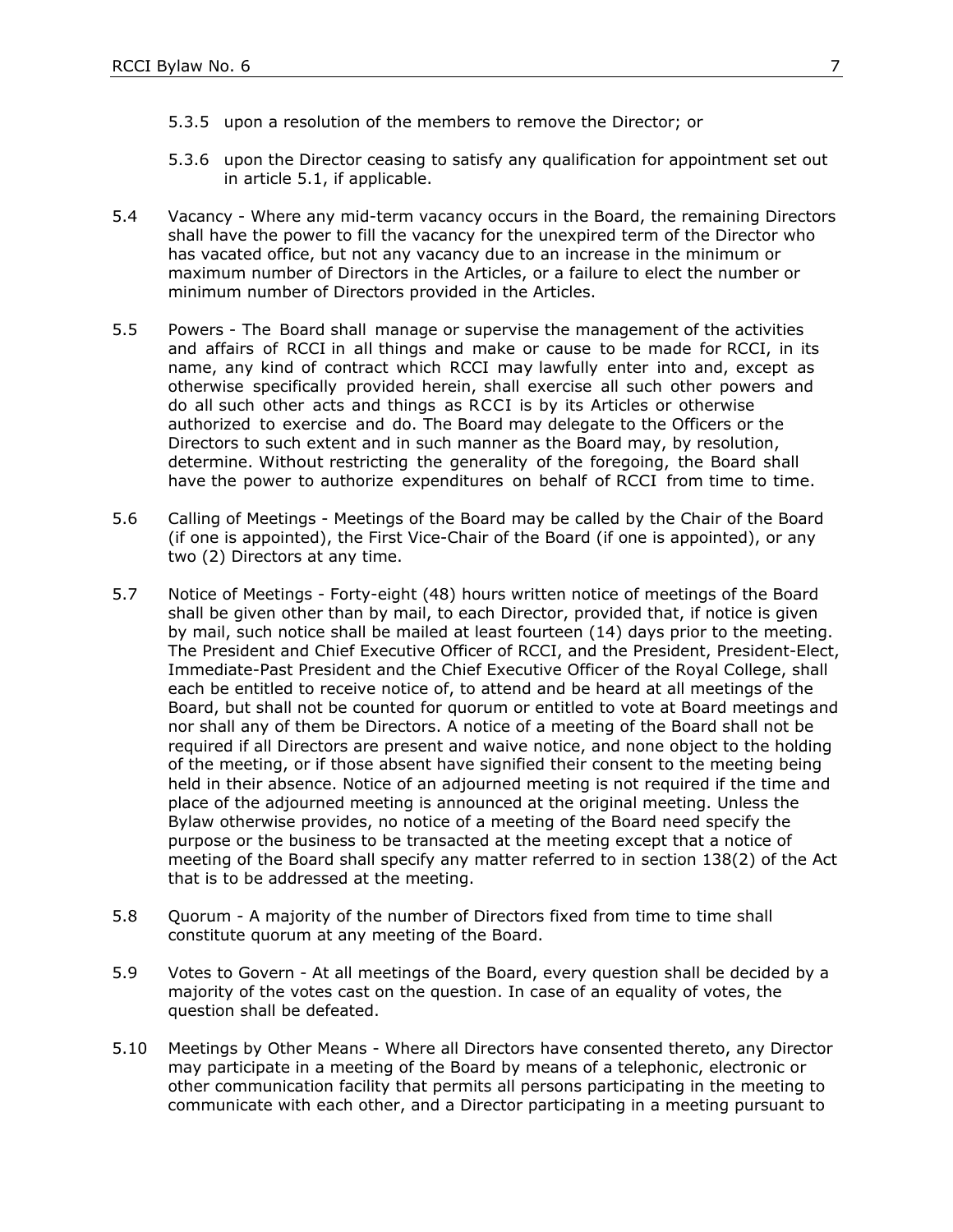this article shall be deemed to present in person at that meeting. The Board may also determine that the meeting shall be held entirely by a telephonic, electronic or other communication facility, that permits all Directors participating in such meeting to communicate with one another during the meeting.

#### **Article 6 Committees of the Board of Directors**

6.1 Committees - The Board may, from time to time, appoint any committee or other advisory body, as it deems necessary or appropriate for such purposes and, subject to the Act, with such powers as the Board shall see fit. Any such committee may formulate its own rules of procedure, subject to such regulations or directions as the Board may from time to time make. Any committee member may be removed by resolution of the Board.

#### **Article 7 Officers**

- 7.1 Officers The Officers of RCCI shall, if appointed, be the Chair of the Board, the First Vice-Chair of the Board, Second Vice-Chair of the Board, and the President and Chief Executive Officer and such other Officers as the Board may from time to time determine.
- 7.2 Duties of the Officers Unless otherwise specified by the Board (which may, subject to the Act modify, restrict or supplement such duties and powers), the offices of RCCI, if designated and if Officers are appointed, shall have the following duties and powers associated with their positions:
	- 7.2.1 Chair of the Board The Chair of the Board, if one is to be appointed, shall be a Director. The Chair of the Board, if any, shall, when present, preside at all meetings of the Board and of the members and, together with the President and Chief Executive Officer, shall report to the Council of the Royal College on the general activities and affairs of RCCI at least three (3) times per year at such meetings of the Council as may be specified by the Royal College. The Chair of the Board shall have such other duties and powers as the Board may specify.
	- 7.2.2 First Vice-Chair of the Board The First Vice-Chair of the Board, if one is to be appointed, shall be a Director. If the Chair of the Board is absent or is unable or refuses to act, the First Vice-Chair of the Board, if any, shall, when present, preside at all meetings of the Board and of the members. The First Vice-Chair of the Board shall have such other duties and powers as the Board may specify.
	- 7.2.3 Second Vice-Chair of the Board The Second Vice-Chair of the Board, if one is to be appointed, shall be a Director. If the First Vice-Chair of the Board is absent or is unable or refuses to act, the Second Vice-Chair of the Board, if any, shall, when present, preside at all meetings of the Board and of the members. The Second Vice-Chair of the Board shall have such other duties and powers as the Board may specify.
	- 7.2.4 President and Chief Executive Officer If appointed, the President and Chief Executive Officer of RCCI shall not be a Director. The President and Chief Executive Officer shall be responsible for implementing the strategic plans and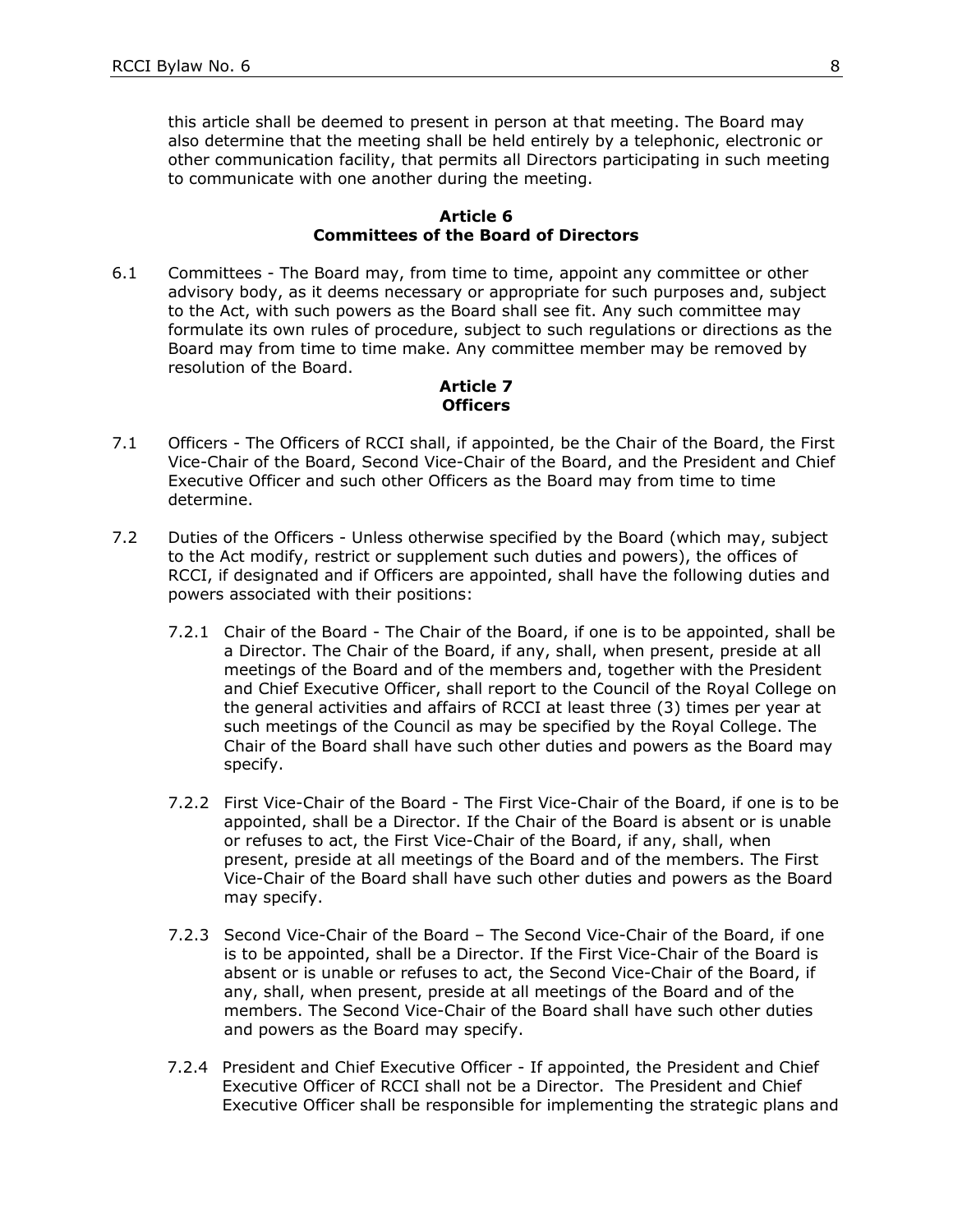policies of RCCI and, together with the Chair of the Board, shall report to the Council of the Royal College on the general activities and affairs of RCCI at least three (3) times per year at such meetings of the Council as may be specified by the Royal College. The President and Chief Executive Officer shall, subject to the authority of the Board, have general supervision of the activities and affairs of RCCI.

- 7.3 Powers and Duties The powers and duties of all other Officers of RCCI shall be such as the terms of their engagement call for or the Board or President and Chief Executive Officer requires of them. The Board may from time to time and subject to the Act, vary, add to or limit the powers and duties of any Officer.
- 7.4 Appointment An Officer may, but need not be, a Director unless these Bylaws otherwise provide. The Chair of the Board shall be appointed by the members from among the Directors at annual meetings of the members of RCCI. The remaining Officers shall be appointed by resolution of the Board ordinarily at the first meeting of the Board following the annual meeting of the members at which the Board is elected. Two (2) or more offices may be held by the same person.
- 7.5 Term The Officers shall hold office for a term of one (1) year from the date of appointment or until their successors are appointed. Notwithstanding the foregoing,
	- 7.5.1 the term of office of the Chair of the Board shall ordinarily be one (1) year and renewable twice or the Chair of the Board may be in office until their successor is appointed or for another period of time as the members may from time to time determine, and
	- 7.5.2 the term of office of the President and Chief Executive Officer shall be as provided in the written contract of employment, as it may be amended.
- 7.6 Vacancy in Office In the absence of a written employment agreement to the contrary, the Board may remove, whether for cause or without cause, any Officer of RCCI. Unless so removed, an Officer shall hold office until the earlier of:
	- 7.6.1 the Officer's successor being appointed;
	- 7.6.2 the Officer's resignation;
	- 7.6.3 such Officer ceasing to be a Director (if a necessary qualification of appointment); or
	- 7.6.4 such Officer's death.

If the office of any Officer shall be or become vacant, the Directors may, by resolution, appoint a person to fill such vacancy.

#### **Article 8 Remuneration and Payment of Expenses**

8.1 Remuneration - The Directors and committee members shall serve as such without remuneration and no such person shall directly or indirectly receive any profit from his or her position as such.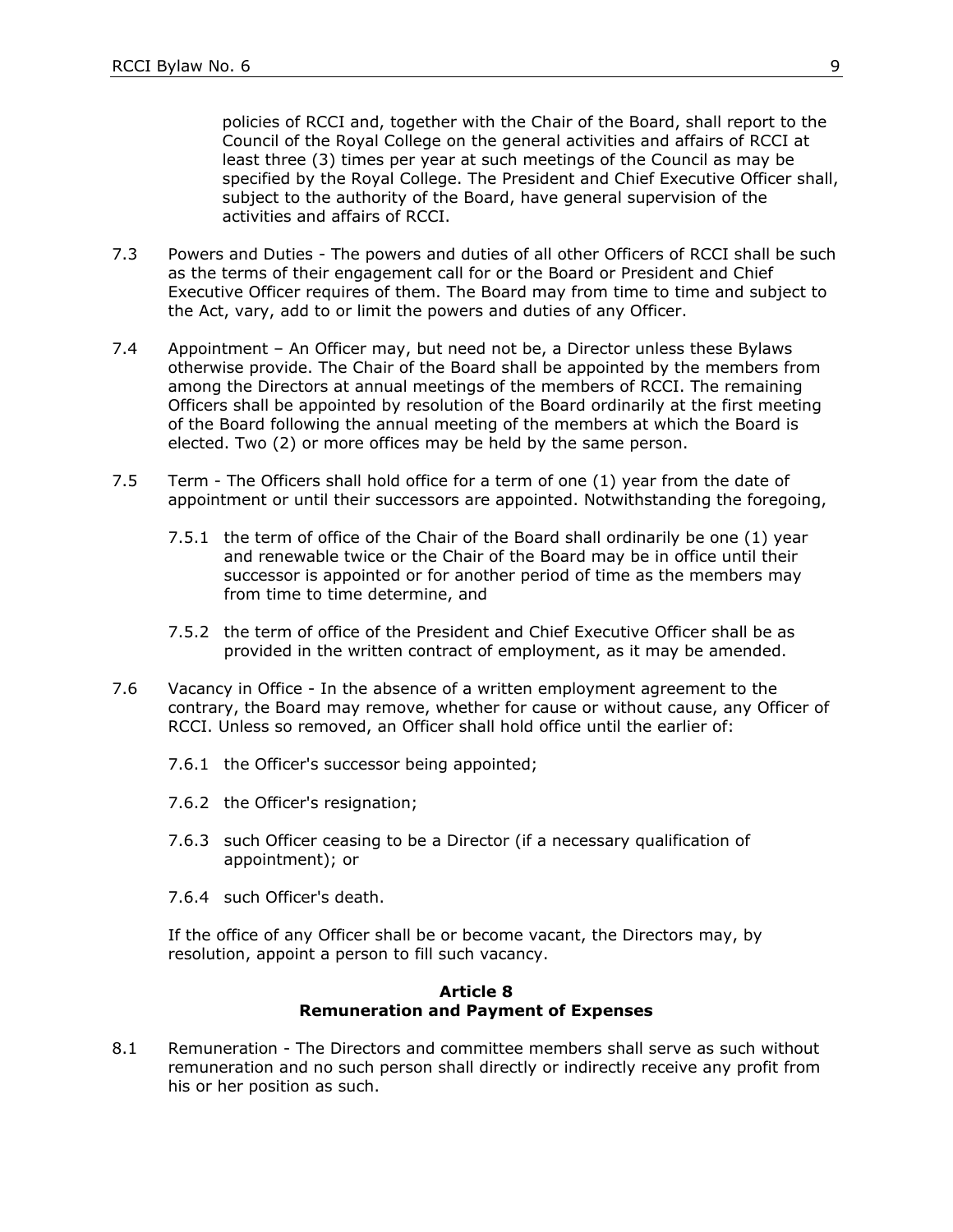8.2 Payment of Expenses - The Directors, committee members, or Officers shall be entitled to reimbursement for out-of-pocket expenses incurred on behalf of RCCI or when engaged in RCCI activities and affairs.

#### **Article 9 Indemnity and Insurance**

- 9.1 Limitation of Liability Except as provided in the Act, no person referred to in article 9.2 will be liable for any loss, cost, damage, expense or other misfortune incurred or suffered by RCCI unless it results through his or her failure, when exercising the powers and discharging the duties of his or her office, to act honestly and in good faith with a view to the best interests of RCCI, or to exercise the care, diligence and skill that a reasonably prudent person would exercise in comparable circumstances.
- 9.2 Indemnity Subject to the Act, RCCI will indemnify a Director or Officer, a former Director or Officer, or another individual who acts or acted at RCCI's request as a Director or Officer, and his or her heirs and legal representatives, against all costs, charges and expenses including an amount paid to settle an action or satisfy a judgment, reasonably incurred by him or her in respect of any civil, criminal, administrative, investigative or other proceeding to which he or she is involved because of his or her association with RCCI if:
	- 9.2.1 he or she acted honestly and in good faith with a view to the best interests of RCCI; and
	- 9.2.2 in the case of a criminal or administrative action or proceeding that is enforced by a monetary penalty, he or she had reasonable grounds for believing that his or her conduct was lawful.

The right to indemnity provided in this article 9.2 will include the right to the advance of moneys from RCCI for the costs, charges and expenses of a proceeding referred to in article 9.2, which moneys must be repaid if the individual to whom they were advanced has not fulfilled the conditions set out in article 9.2.1 and article 9.2.2. RCCI will also indemnify the persons listed in article 9.2 in any other circumstances that the Act permits or requires. Nothing in the Bylaws will limit the right of any person entitled to indemnity to claim indemnity apart from the provisions of the Bylaws.

9.3 Insurance - Subject to the Act, RCCI shall purchase and maintain insurance for the benefit of any person referred to in article 9.2 against any liabilities and in any amounts as the Board may determine.

#### **Article 10 Financial Matters**

- 10.1 Financial Year Unless otherwise determined by the Board, the financial year end of RCCI shall be March 31 in each year.
- 10.2 Finances The Board shall take such steps as they may deem requisite to enable RCCI to acquire, accept, solicit or receive legacies, gifts, grants, settlements, bequests, endowments, payments and donations of any kind whatsoever to further the purposes of RCCI. The Board shall have the power to enter into a trust arrangement with a trust company for the purpose of creating a trust fund in which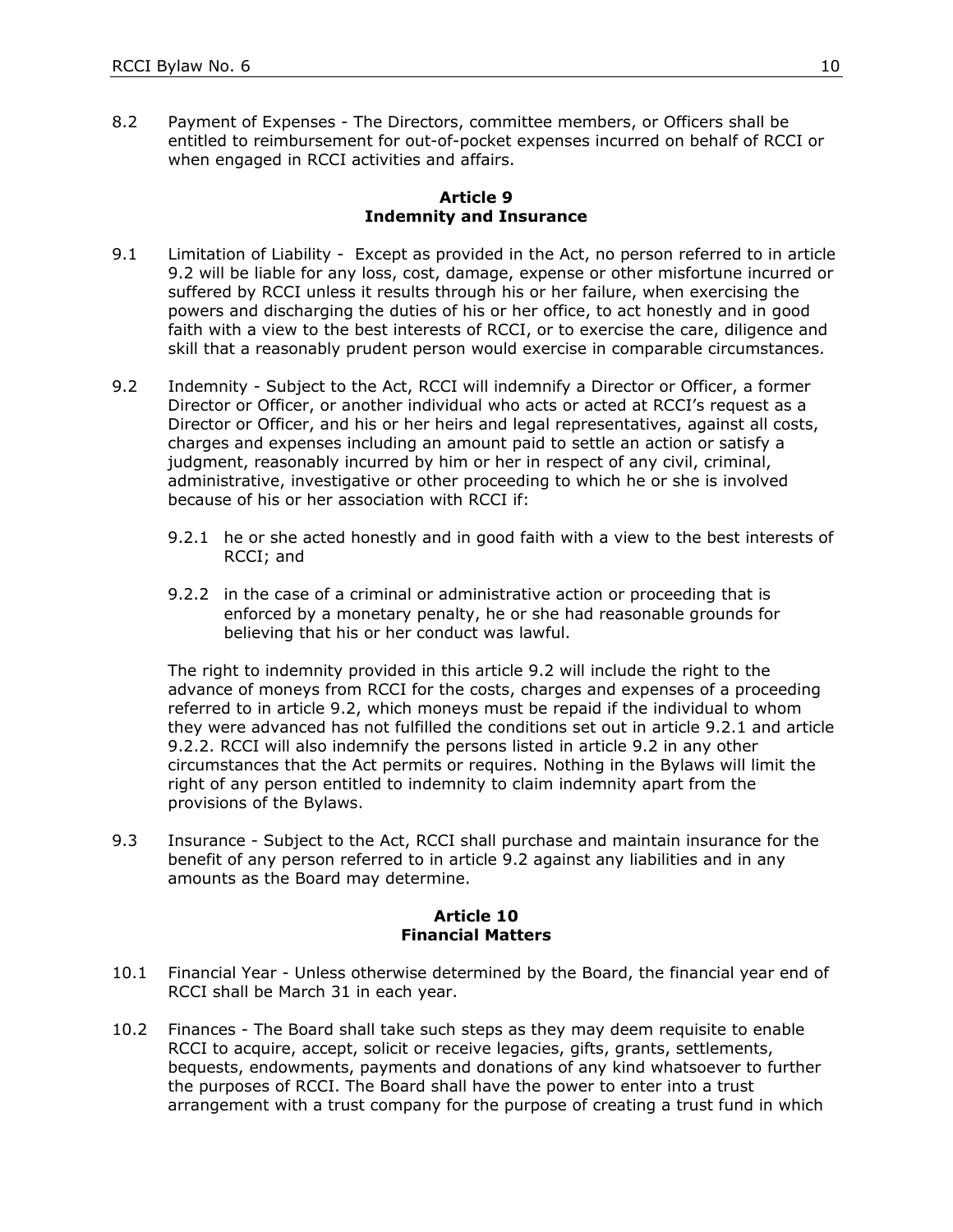the capital and interest may be made available for the benefit of promoting the interest of RCCI in accordance with such terms as the Board may determine.

## **Article 11 Public Accountant**

11.1 Public Accountant - The members shall at each annual meeting appoint a public accountant to audit the accounts of RCCI for report to the members at the next annual meeting. The public accountant shall hold office until the next annual meeting provided that the Board shall immediately fill any mid-term vacancy in the office of public accountant.

#### **Article 12 Banking Arrangements**

12.1 Banking Arrangements - The banking business of RCCI shall be transacted at such bank, trust company or other firm or corporation carrying on a banking business in Canada or elsewhere as the Board may designate, appoint or authorize from time to time by resolution. The banking business or any part of it shall be transacted by an Officer or Officers of RCCI and/or other persons as the Board may by resolution from time to time designate, direct or authorize.

## **Article 13 Borrowing Powers**

- 13.1 Borrowing Powers The Board may, without authorization of the members:
	- 13.1.1 borrow money on the credit of RCCI;
	- 13.1.2 issue, reissue, sell, pledge or hypothecate debt obligations of RCCI;
	- 13.1.3 give a guarantee on behalf of RCCI to secure performance of an obligation of any person; and
	- 13.1.4 mortgage, hypothecate, pledge or otherwise create a security interest in all or any property of RCCI, owned or subsequently acquired, to secure any debt obligation of RCCI.

The Board may, by resolution, delegate the powers referred to in this article 13.1 to a Director, a committee of Directors or an Officer.

## **Article 14 Execution of Documents, et cetera**

14.1 Execution of Documents - Contracts, documents or instruments in writing requiring execution by RCCI may be signed by the President and Chief Executive Officer and any person(s) designated by the Board from time to time, and all such contracts, documents or instruments in writing so signed shall be binding upon RCCI without any further authorization or formality. Notwithstanding the foregoing, the Board is authorized from time to time by resolution to appoint any Officer or Officers or any person or persons on behalf of RCCI either to sign contracts, documents or instruments in writing generally or to sign specific contracts, documents or instruments in writing.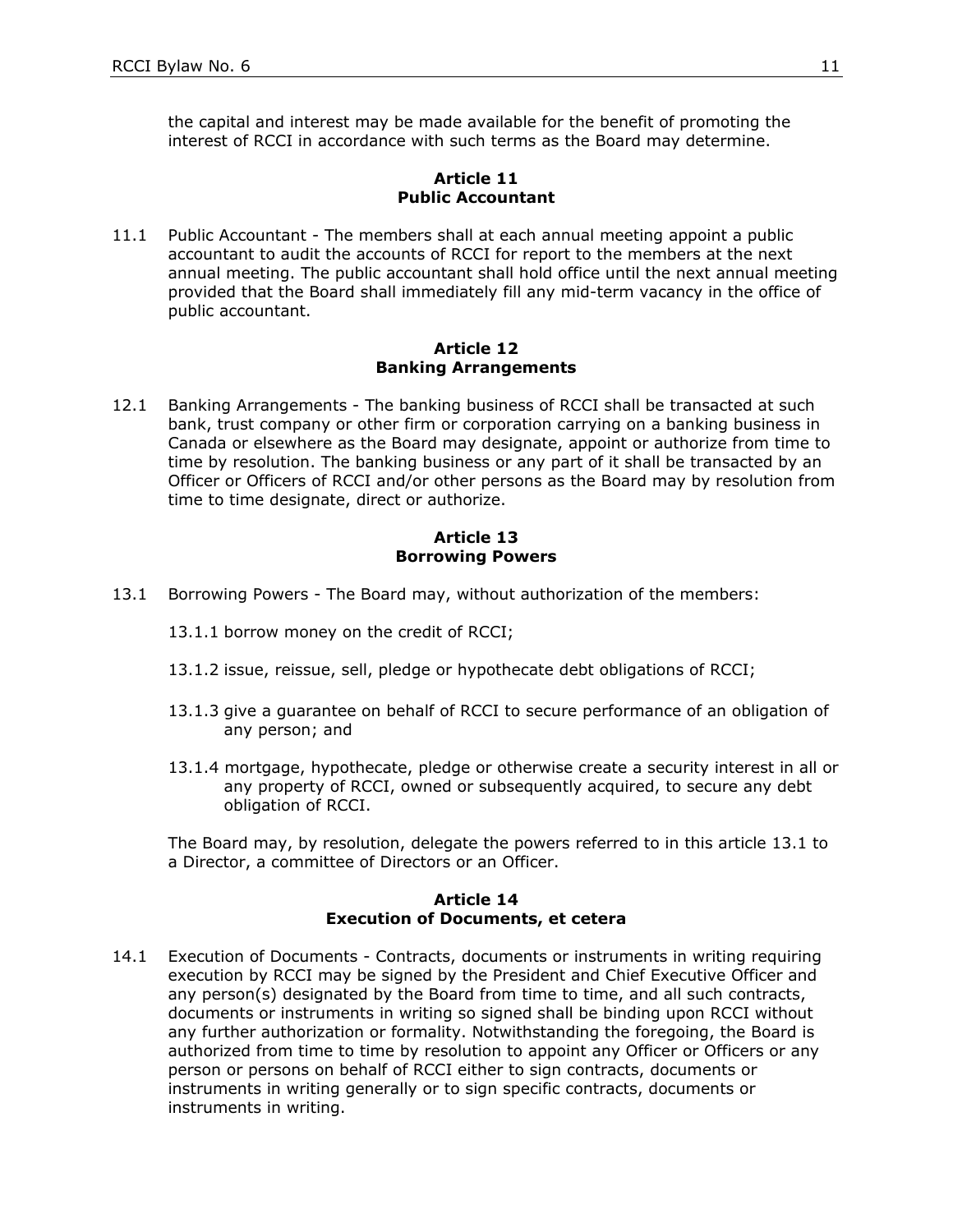- 14.2 Corporate Seal The corporate seal of RCCI may when required be affixed to contracts, documents or instruments in writing signed as aforesaid or by any Officer or Officers, person or persons appointed as aforesaid by resolution of the Board.
- 14.3 Definition The term "contracts, documents or instruments in writing" as used in the Bylaw shall include deeds, mortgages, hypothecs, charges, conveyances, transfers and assignments of property, real or personal, immovable or movable, agreements, releases, receipts and discharges for the payment of money or other obligations, conveyances, transfers and assignments of shares, share warrants, bonds, debentures or other securities and all paper writings.

#### **Article 15 Method of Giving Notice**

- 15.1 Method of Giving Notice A notice or document required by the Act or the Bylaw, to be sent to the members or a Director may be sent by prepaid mail addressed to, or may be personally delivered to, the individual's last recorded address as recorded on the books of RCCI, or may be sent electronically, subject to compliance with the Act and this Bylaw. A notice or document mailed in accordance with this article 15.1 to a member or a Director is deemed to be received by the addressee at the time it would be delivered in the ordinary course of mail unless there are reasonable grounds for believing that the addressee did not receive the notice or document at that time or at all. A notice or document sent electronically shall be deemed to have been received if sent in compliance with the Act and this Bylaw.
- 15.2 Omission of Notice The accidental omission to give any notice to the members, a Director, an Officer, the public accountant or a member of a committee of the Board or the non-receipt of any notice by any such person or any error in any notice not affecting the substance thereof will not invalidate any action taken at any meeting held pursuant to or otherwise founded on that notice.

#### **Article 16 Repeal, Amendment or Enactment of Bylaws**

- 16.1 Repeal or Amendment The Bylaw may be repealed or amended and a new bylaw may be enacted by a majority of the Directors present at a meeting of the Board and confirmed by at least two-thirds (2/3) of the members present at a meeting of the members of RCCI called for the purpose of considering any such repeal, amendment or new bylaw. The bylaw amendment or repeal is only effective on the confirmation of the members and in the form in which it was confirmed.
- 16.2 Old Bylaws Simultaneously with the coming into force and taking effect of this Bylaw, all existing bylaws of RCCI (in this Bylaw called the "Old Bylaws") shall be automatically repealed, provided that neither the coming into force of this Bylaw nor the repeal of the Old Bylaws shall in any way affect the previous operation of the Old Bylaws or any part thereof nor affect the validity of any act done or right, privilege, obligation or liability acquired or incurred thereunder nor the validity of any contract or agreement made pursuant thereto prior to repeal. All Directors, Officers and persons acting under any of the Old Bylaws shall continue to act as if elected or appointed under the provisions of this Bylaw and all resolutions of the members, the Board and committees of the Board with continuing effect passed under the Old